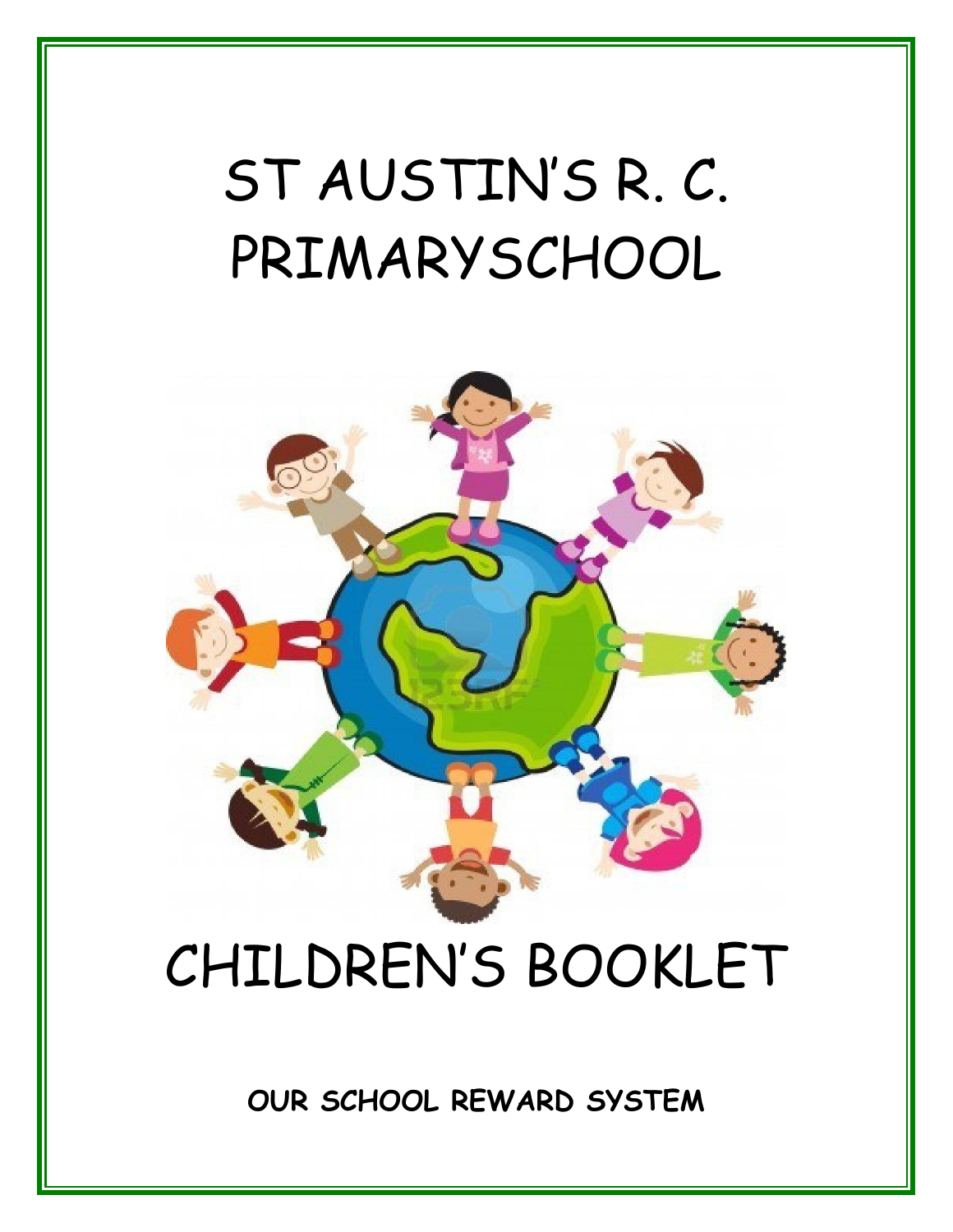### **OUR MISSION STATEMENT**

**St Austin's is like a star where the light inside each one of us shines brightly.**

> **As a team, we support, value and respect each other.**

**As a family, we use our talents to be the best that we can be; following the path of Jesus as we:**

### **GROW IN FAITH TOGETHER**

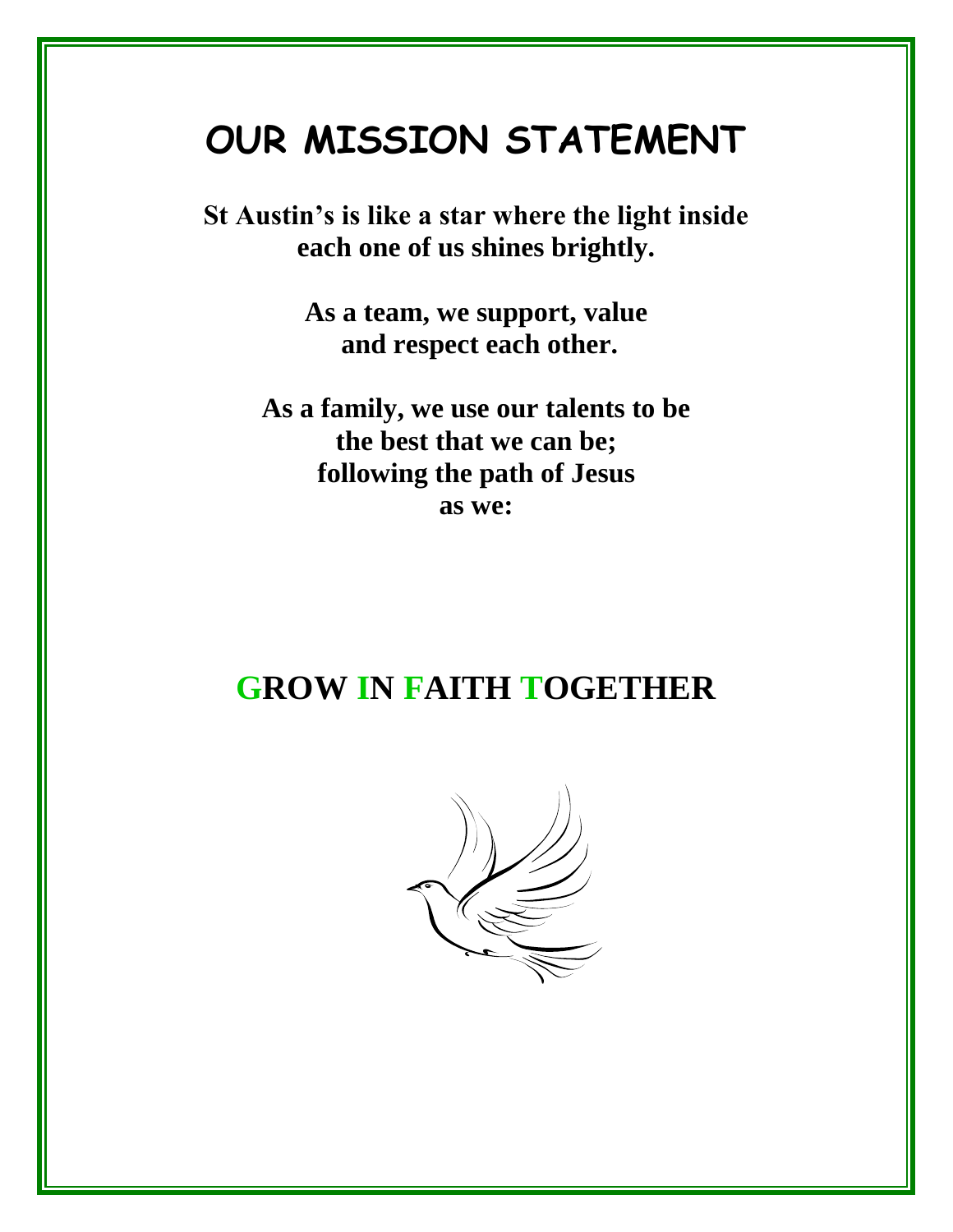

#### **1. SCHOOL RULES**

**(***Pupils have ownership as they have contributed to these):*

 **G**ive a smile **I**nclude everyone **F**ollow and achieve your talents **T**reat each other with respect

**O**rganise yourself **F**ollow in Jesus' ways

**L**ook after our school **O**bey school rules **V**olunteer your time and efforts **E**very day in every way- **e**ncourage others.

#### St Austin's is a happy place to be because;-

- We treat everyone as a friend.
- We work carefully and always do our best.
- We follow instructions given by an adult or prefect the first time.
- We work, talk and walk around the school quietly.
- We look after our school and everything in it.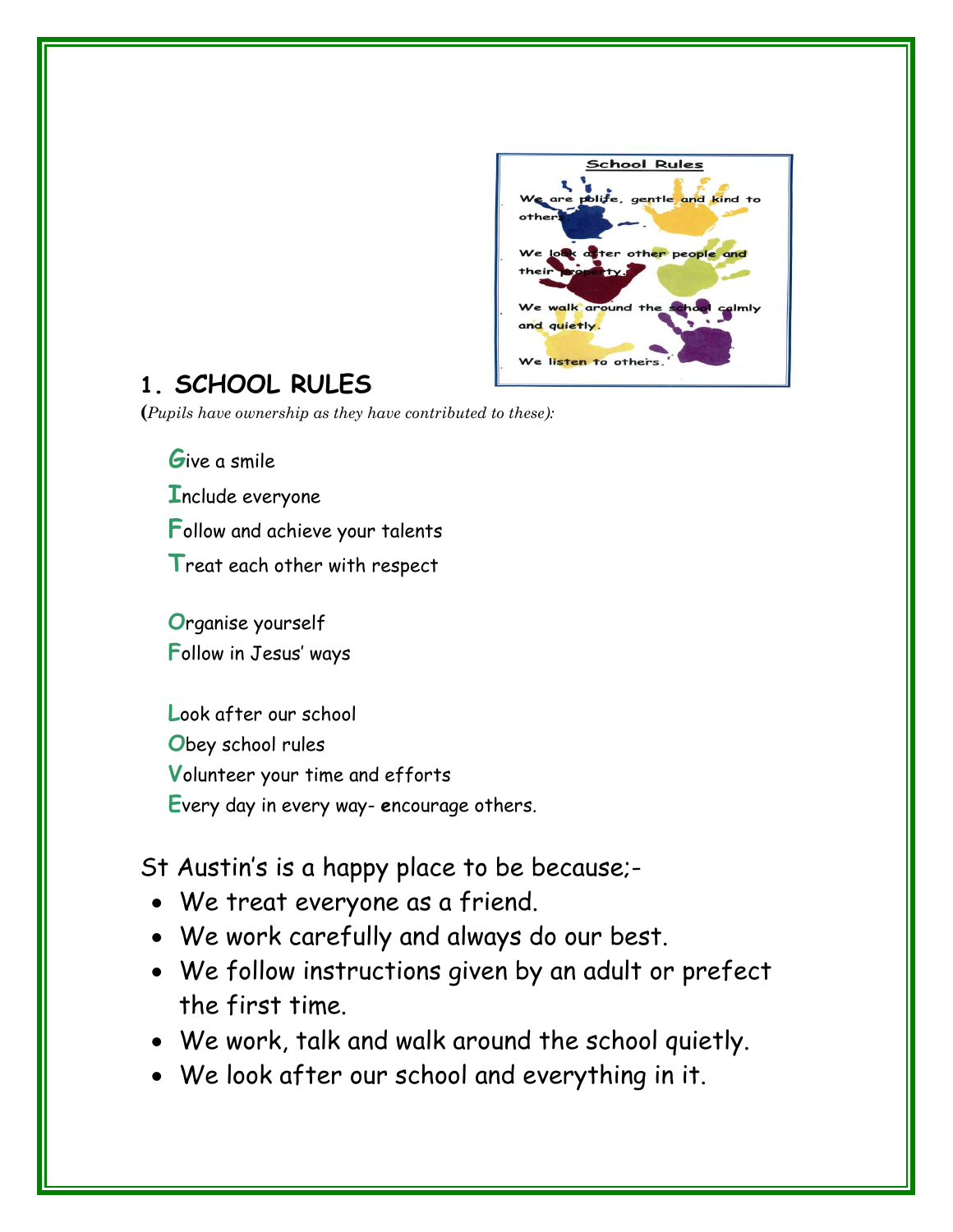

#### **2. CLASS RULES**

- In my own class I will help to make rules which will make my classroom a pleasant place to learn in.
- I will try to treat others as I would like to be treated.
- I will remember to listen when others are speaking and wait my turn when I want to speak.
- I will try to be kind towards others by sharing and speaking nicely to them.
- I will try to make the right choices.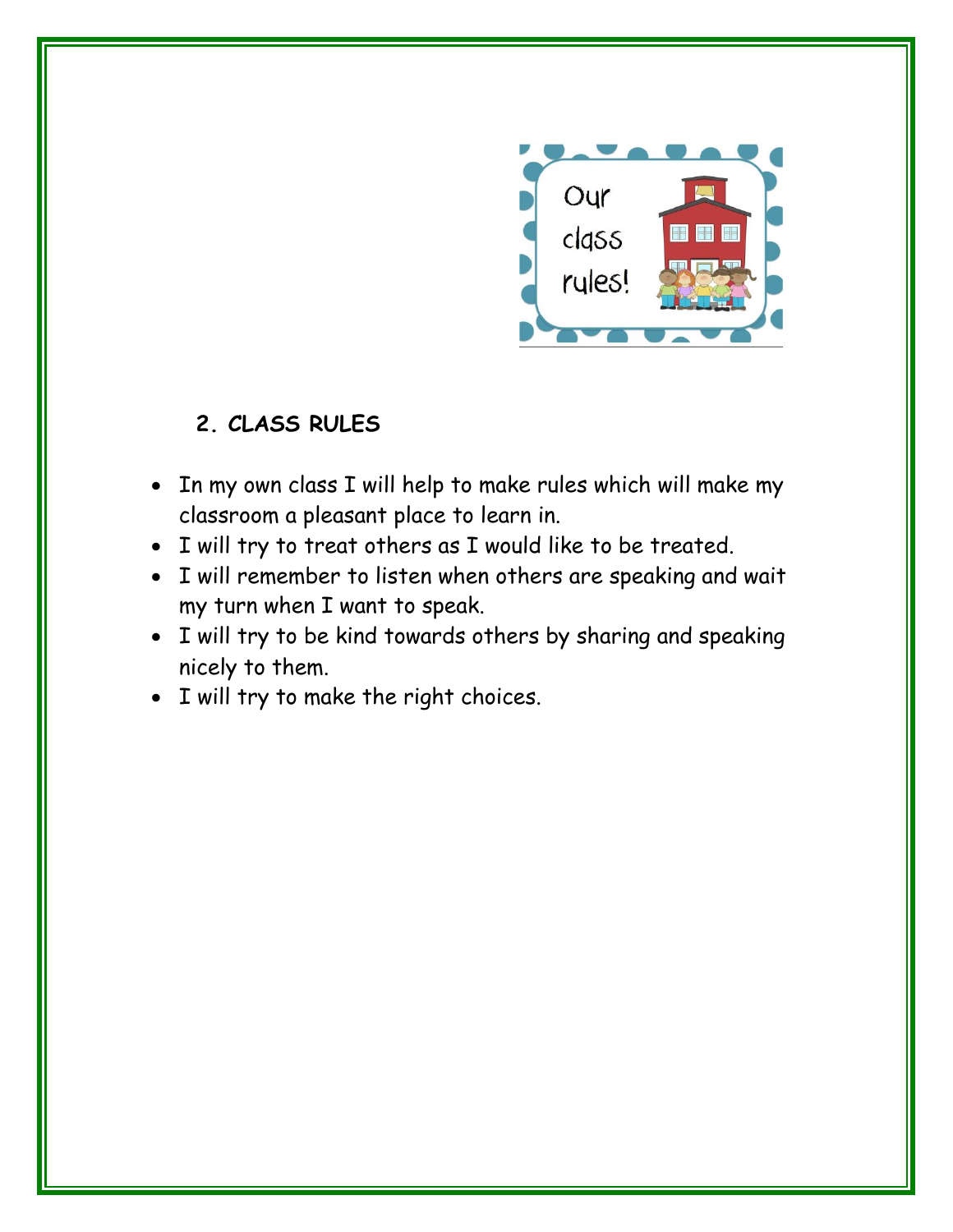

#### **3. PLAYGROUND RULES**

I am helpful to others and watch out for their safety.

I listen to adults and peer mentors and follow their instructions.

I am kind to others.

I take care of playground equipment and plants.

I keep myself and others safe. I watch where I run and I don't throw anything.

I share my problems with friends, mentors, midday assistants and teachers.

#### **4. DINING HALL RULES**

I treat midday assistants and mentors with respect.

I remember my table manners.

I always walk sensibly and quietly.

I queue sensibly and quietly.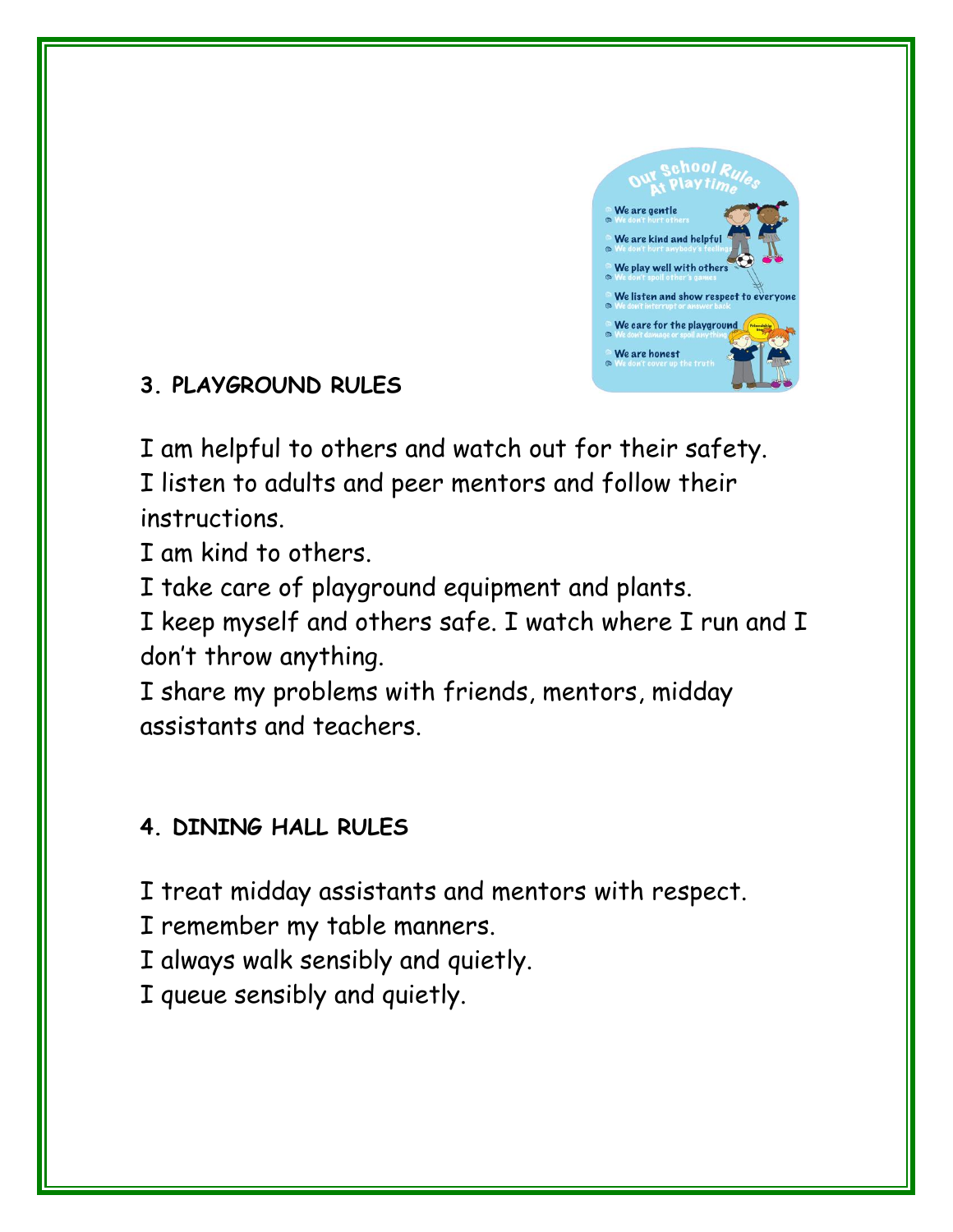

#### **5. CHOICES**

**I have the choice to keep or break rules in school.** 

I know the difference between right and wrong.

I understand that if I make the **right choices** I will be rewarded.

**I understand that if I continually make the wrong choices there will be consequences.**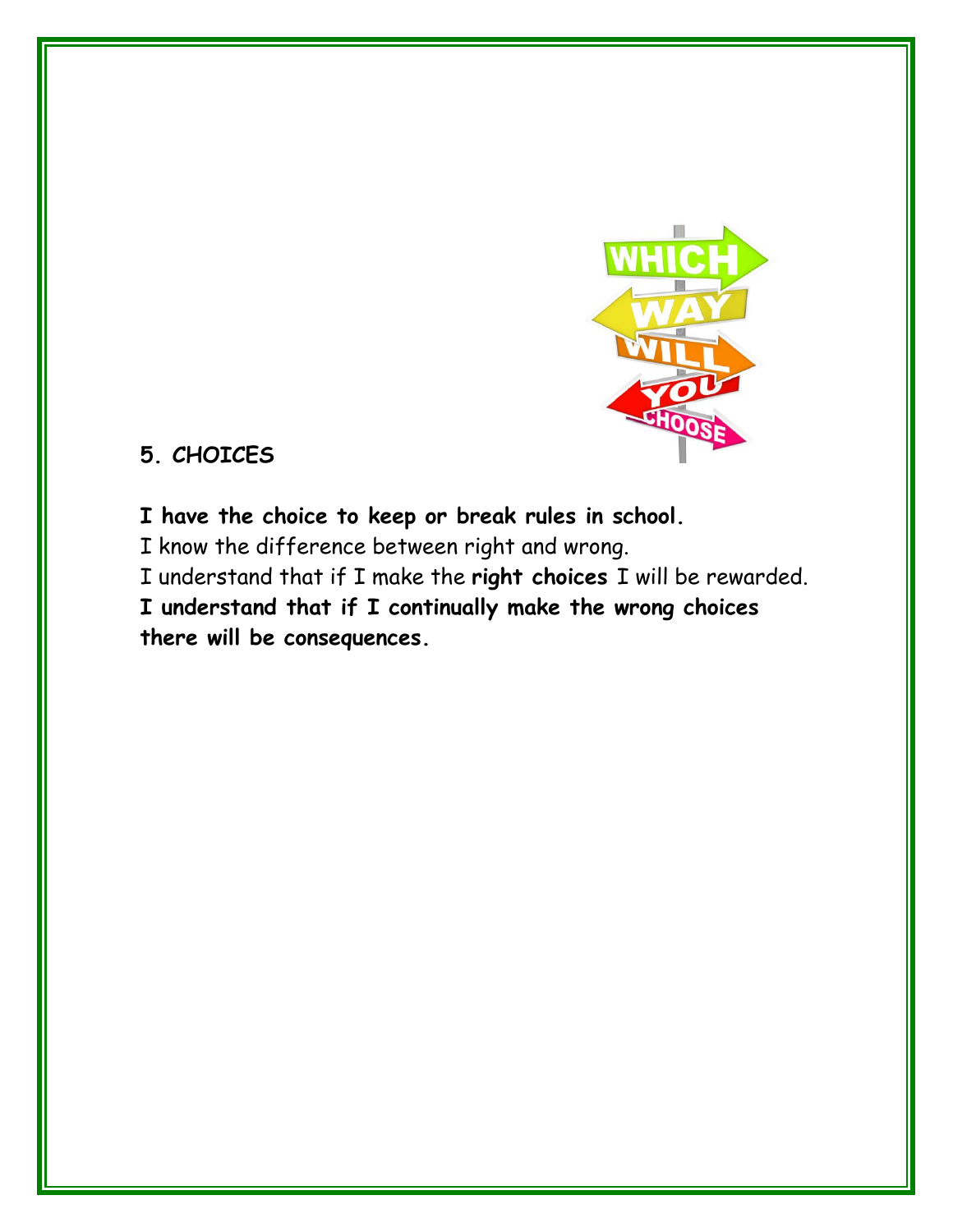

#### **6. REWARDS**

I know I will be rewarded for:-

\*Good behavior, effort and good work:

- Working hard
- Behaving nicely towards others
- Always having good manners
- Being kind to my classmates
- Trying hard at things which I find difficult

Each week the Class Teacher will choose a child who has done something particularly well. He/She will be celebrated and presented with a certificate in the weekly Assembly by the Headteacher.

#### **Rewards may be:**

- Certificates
- Praise
- Showing work to another teacher and to the Headteacher
- Stickers, star charts
- Headteacher's Awards
- Class Attendance certificate
- Reporting back to parents
- Displaying work
- Assemblies

In addition to the above there is an Awards' Evening once a year to celebrate our achievements.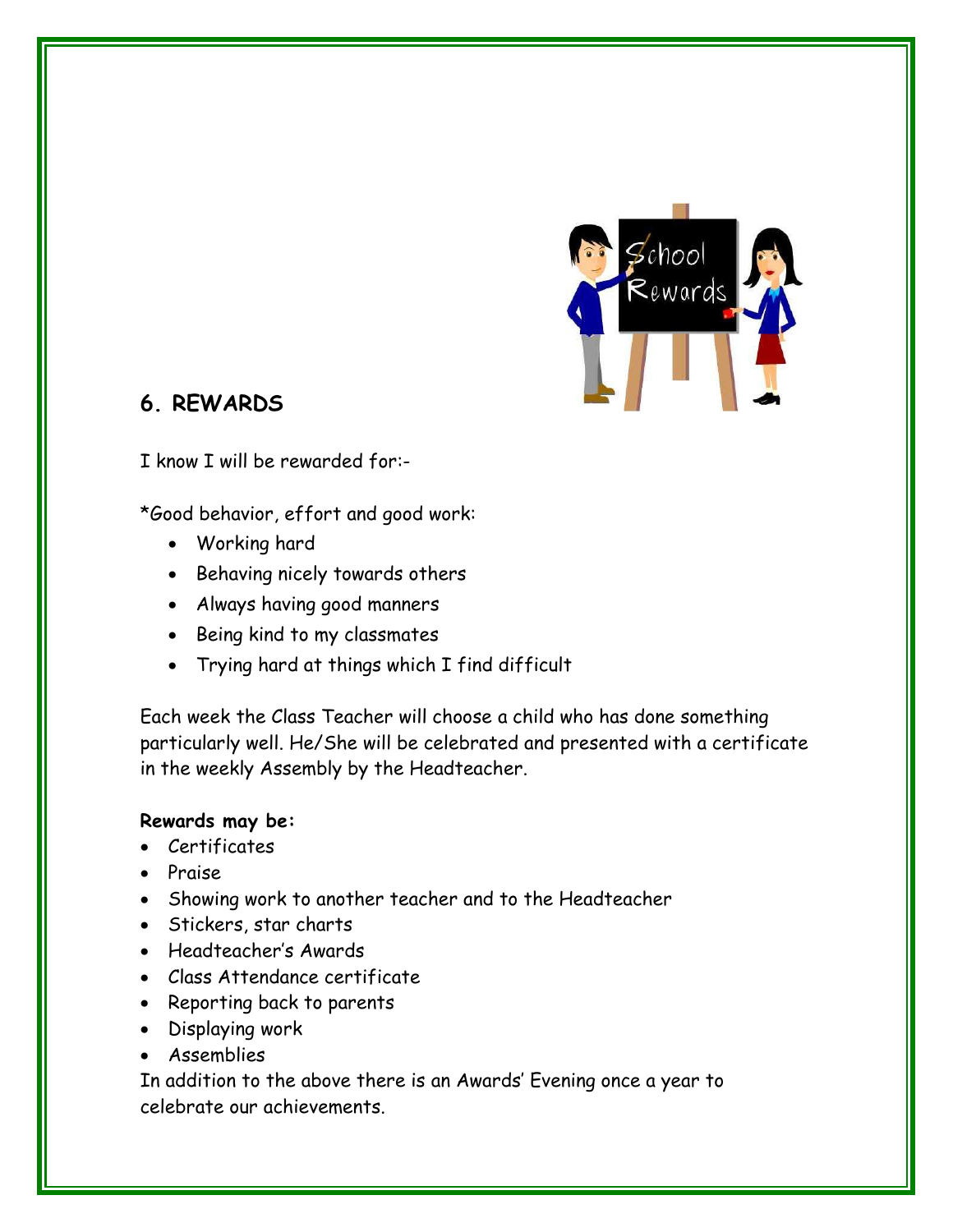#### **7. CONSEQUENCES**

I know there are consequences if I choose not to follow the rules. Sanctions could include:

- I am asked to change activities
- I am taken aside and spoken to quietly by a member of the staff.
- I am asked to work in another classroom for a limited period.
- I rectify and make good any damage I have caused.
- I sit and discuss with the teacher or another adult the consequences of my actions and how to avoid such situations in the future.
- I have a Home/School liaison book.
- A Parental discussion.

There will be:

1. A warning by a teacher that behaviour is inappropriate verbally.

2. A second warning if the inappropriate behaviour continues.

At this point if:

3. I fail to respond to these warnings then, if appropriate, I will be isolated either in the classroom or outside class with supervision for 5 minutes. I will then be asked to re-enter the classroom and adhere to school rules.

4. I have been given three warnings, I will be sent to the Deputy or Head Teacher and my parents may be contacted.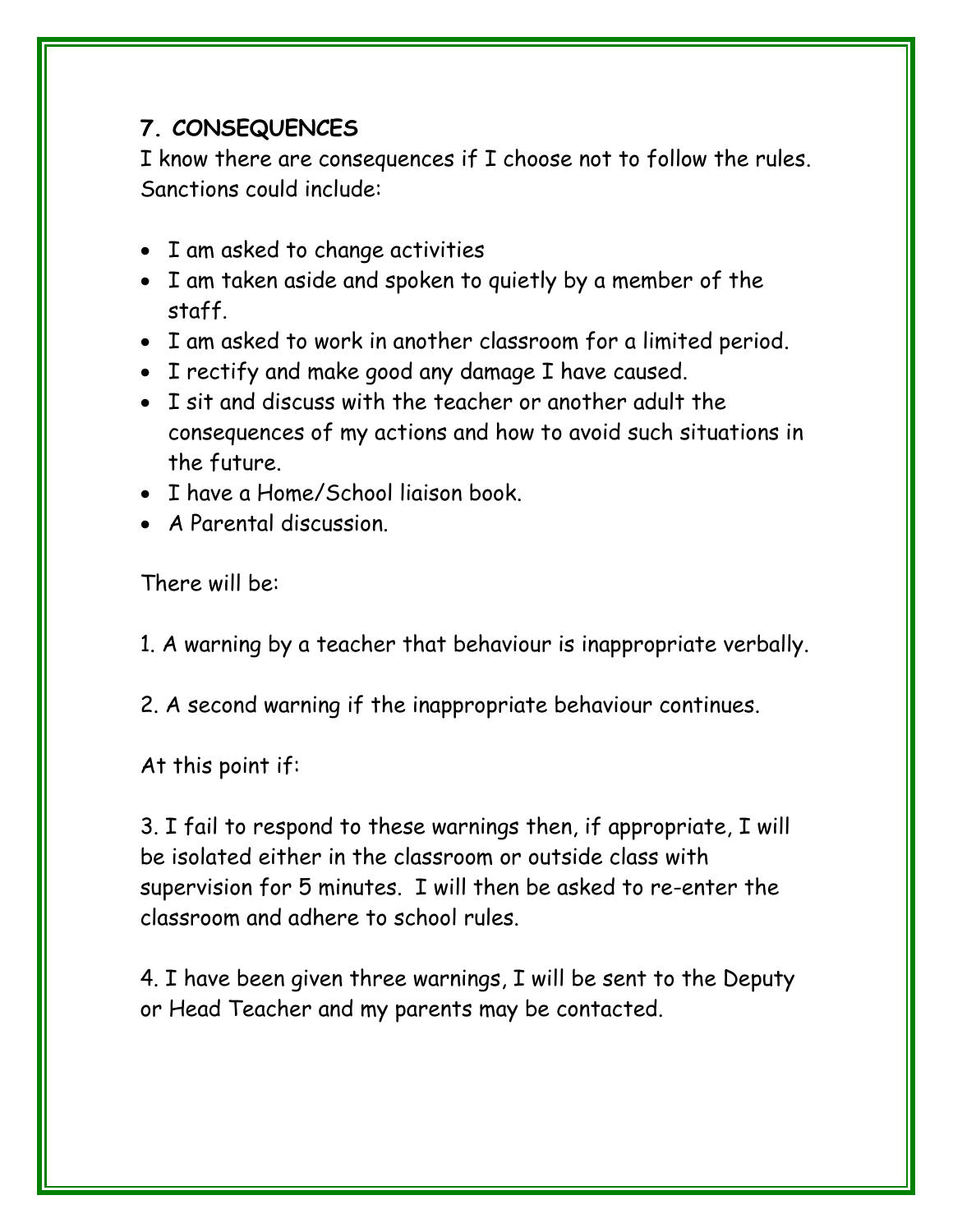When I misbehave I need to accept that others may not want to be with me and I may not be able to be with others.

If I continue to behave badly my parents will be informed and the further options are to:-

- Use the Reporting system which goes home each day
- Be given work to do in another class
- Give up playtimes and dinner times
- Work with support for a period of time
- Be excluded from school for a short time
- Be Excluded permanently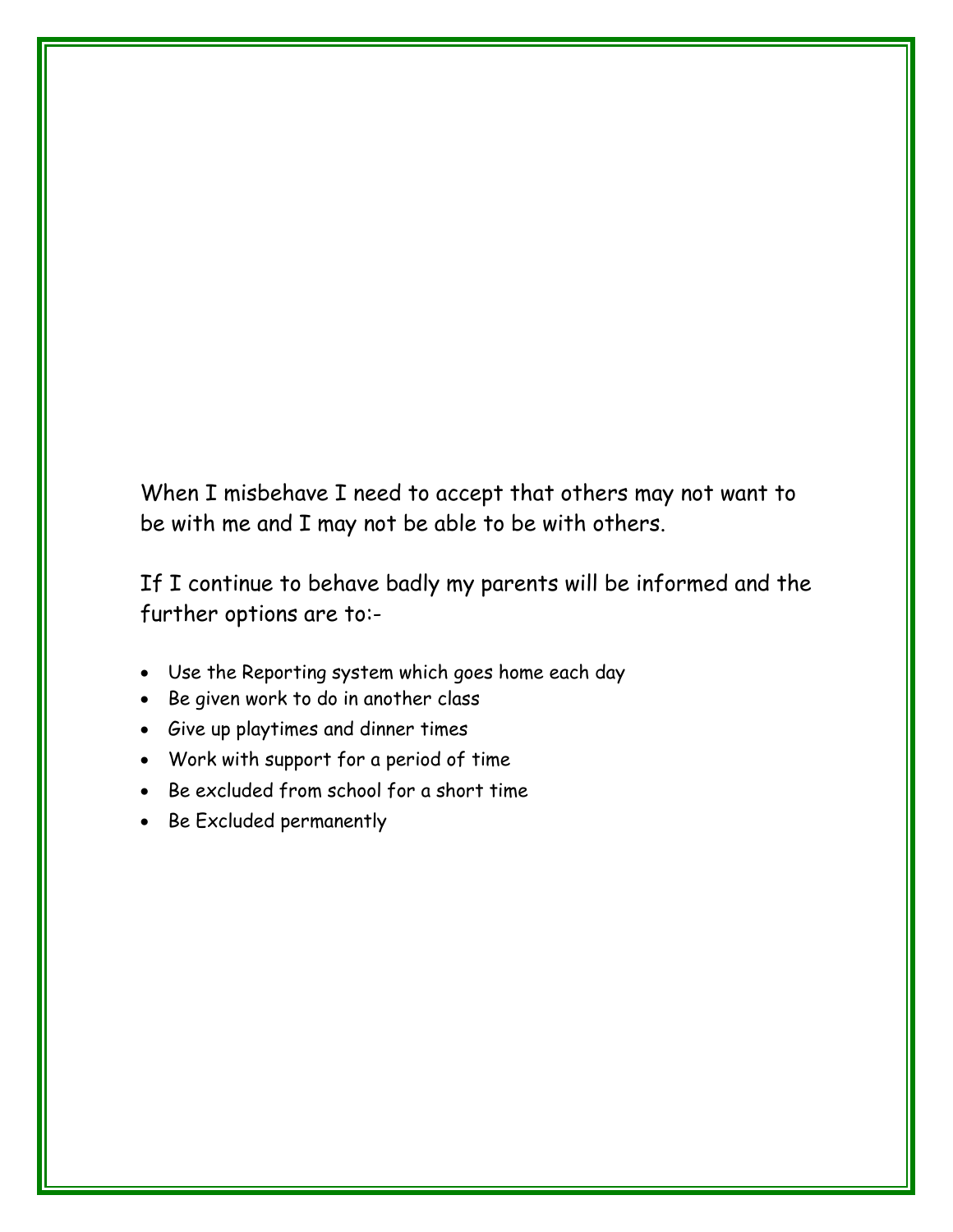#### **8. TEAMS**

I will be in one of four house teams;-

#### Hope Faith Love Peace

Each House will be led by a Year 6 House Captain. My team House Points will be displayed in class. All points will be collected and totalled weekly.

There will be a weekly Assembly where the totals will be read and displayed.

There will be a running total and the winning team will receive a reward and certificate at the end of each term.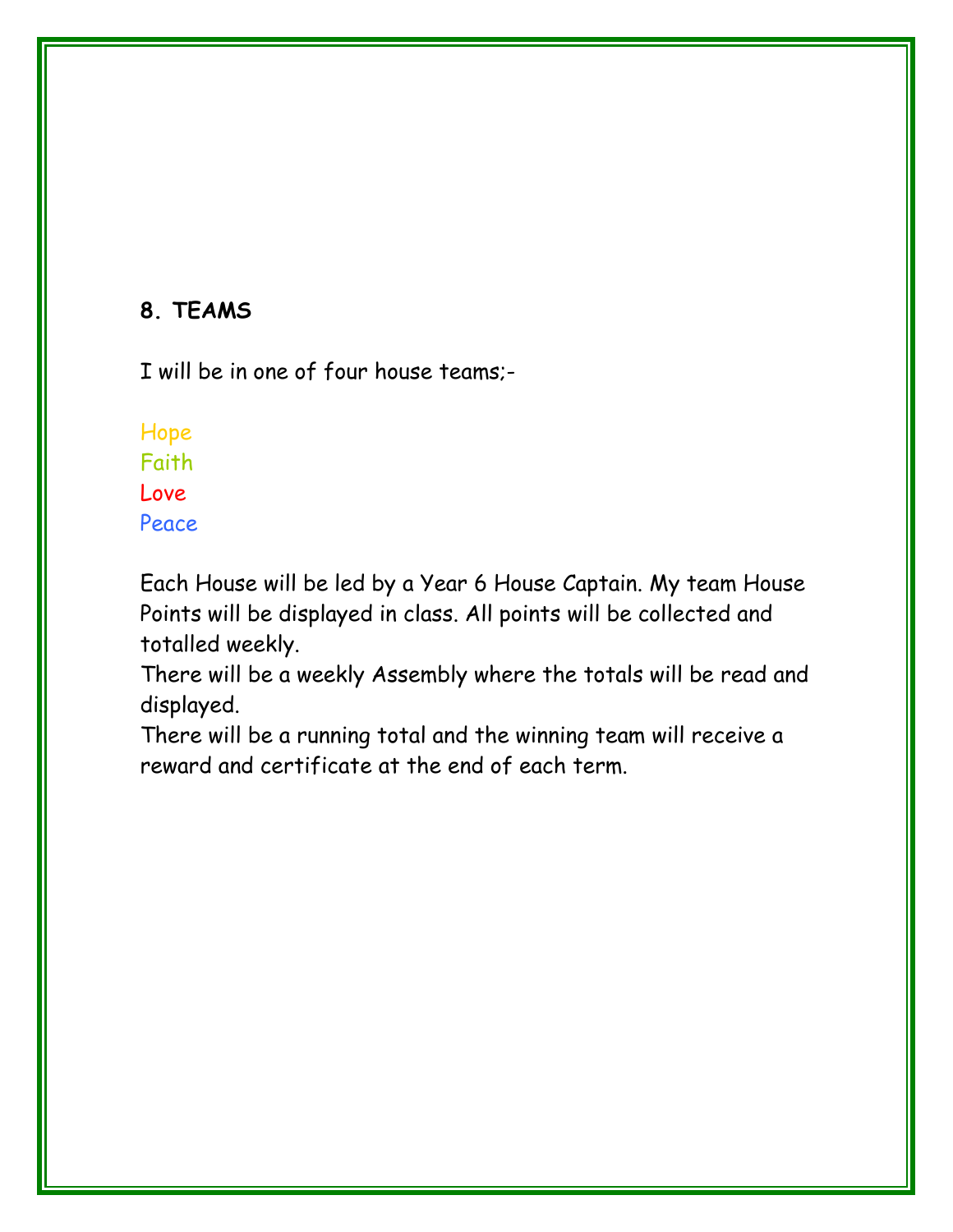#### **TOGETHER WE CAN MAKE THE BEST SCHOOL EVER AS WE;**

#### **GROW IN FAITH TOGETHER**